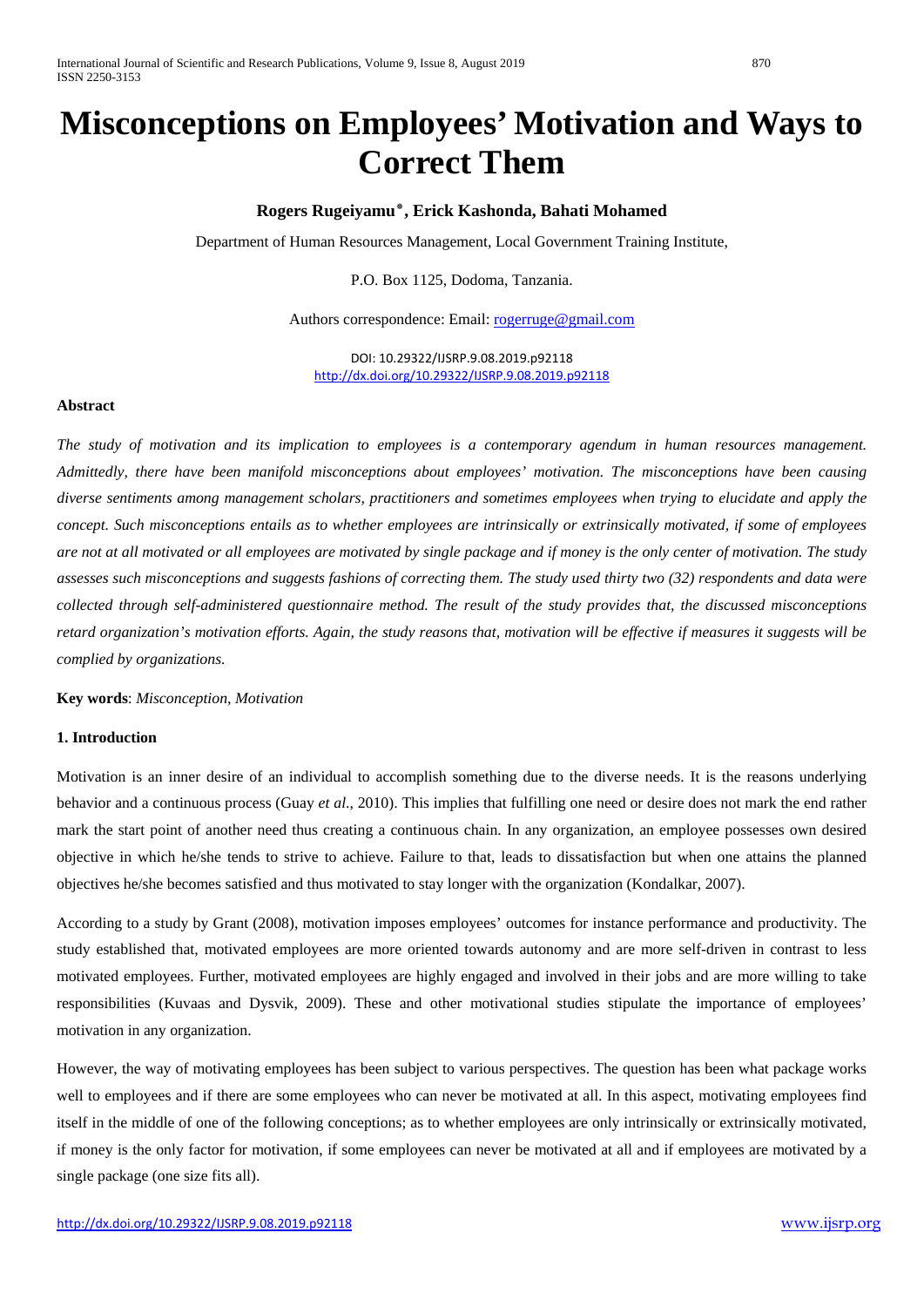These conceptions have been resulting into motivation misconceptions in trying to apply them and therefore retarding the efforts of organizations to motivate employees. The study assesses the mentioned misconceptions and at the end corrections are recommended for better employees' motivation practices.

#### **2. Literature Review of Misconceptions on Motivation**

There have been diverse arguments as far as motivation is concerned resulting in to critical misconceptions as provided below.

#### **Misconception on extrinsic and intrinsic motivation**

True worshipers of extrinsic motivation conception argue that, motivation consists of external factors that can necessitate employees' satisfaction and increase productivity. For that matter, they rely much on external packages/forces. They render that such factors are powerful to all organization employees and can influence their performance. In this scene, they worship factors such as salaries, job security, working conditions and quality of supervision. Hence, they assume that individuals are motivated extrinsically than intrinsically and forces mentioned satisfy employees (Amabile, 1993). However, this has been rated as misconception on motivation. The conception has been criticized by Herzberg (2003) in his Two-Factor Theory of Motivation where he rated such factors as dissatisfiers in a sense that they yield no motivation though their absence may dissatisfy employees. Additionally, such conception has been acted against by Morse (2003) in his work of "Chip health's intrinsic and extrinsic rewards" whereby the study concluded that, the bias exists in extrinsic motivation. In this aspect, Morse (2003) added that, some will be extrinsically motivated while others not.

Concerning intrinsic motivation, believers of this idea provide that, employees are mostly intrinsically motivated than extrinsic (Jones and George, 2003). They believe that, there are some inner factors within the mind of employees that act as a source of motivation to them. However, their belief results into misconception as not all employees are intrinsically motivated. This argument is supported by Koontz (1980) who opined that, motivation is a general term applying to the entire class of drives, desires, needs, wishes and similar forces.

#### **Money and Motivation**

Scholars and organizational practitioners have been conceiving motivation by relating it with money alone. Believers of this conception contend that, money is the main factor for enhancing motivation in organizations. They focus on attracting employees with good compensation packages and other financial benefits believing that, they will be motivated to struggle in achieving the organization goals (Shanks, 2007).

Albeit managers and organization practitioners accolade money as a substantial factor for motivation, those who conceive it as a misconception anticipate that, money motivates only to a point. For example, when compensation is not high enough or is considered to be inequitable, it becomes a de motivator. The assessment of this argument is supported by Frederick Herzberg (2003) in his Two Factor Theory of motivation where he grouped money among dissatisfiers. Also, it is supported by Hay Group study (1999), where 500,000 employees ranked fair pay and benefits as the least ten important motivating factors that keep them committed and staying with their companies. Drawing from such assessment they reason that money alone cannot motivate employees.

#### **Some employees are not motivated at all**

Again, there has been misconception that, some employees in organizations are not motivated at all. Believers of this misconception argue that, despite the application of several packages for motivating employees, some never get motivated at all. However, Manion (2005) believe that, everyone is motivated by something. Arguably, each employee has a possibility of being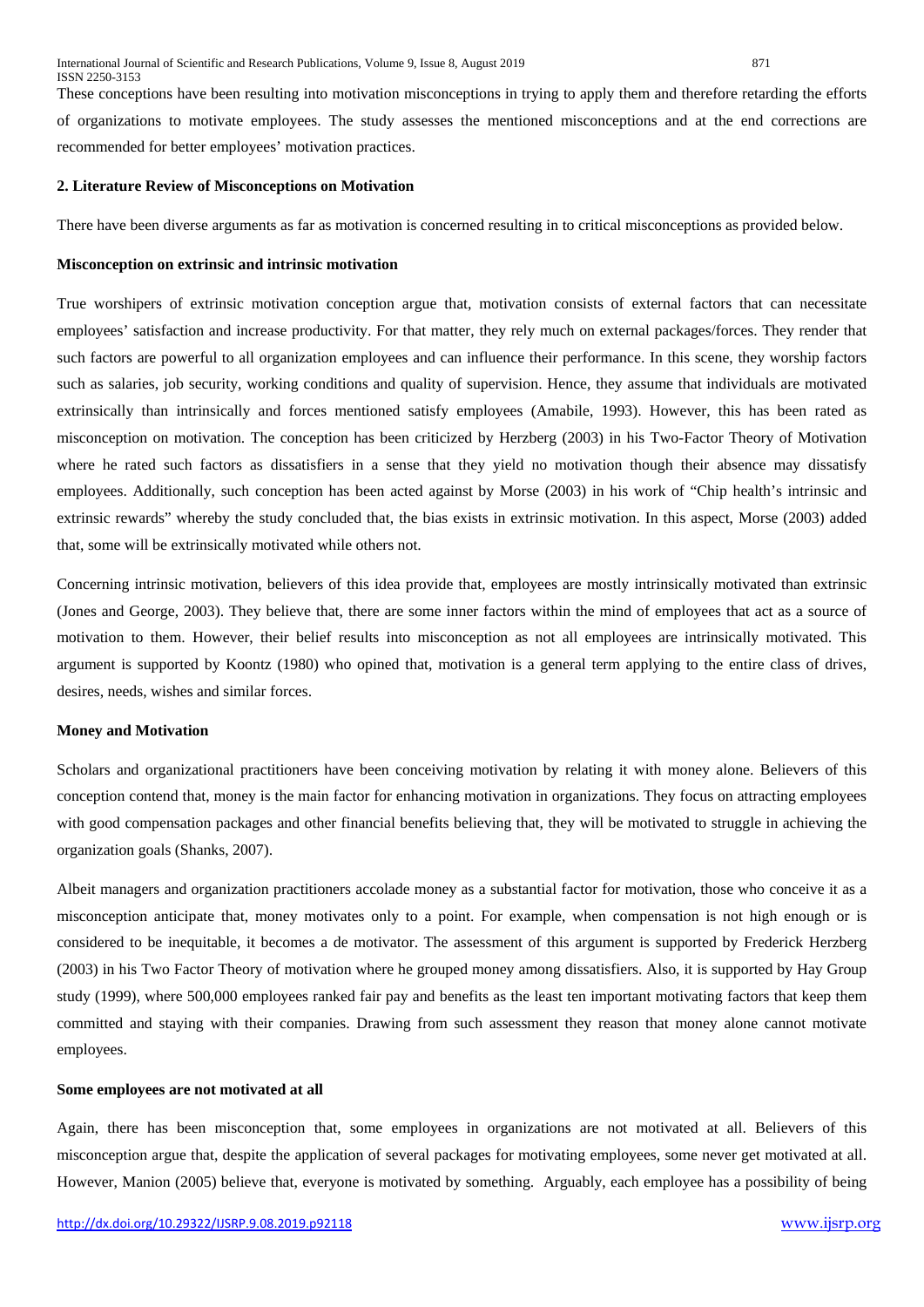motivated by a certain thing. The problem with managers is that, packages they use may not be direct towards the job. For that matter, managers must try to understand what motivate an employee in what job. This is because everyone has something that can motivate him or her.

#### **One size fits all**

Moreover, there is misconception about one way of rewarding and recognizing employees. In this misconception managers believes that, one size fits all employees in rewarding and recognizing them. The problem with this misconception is that, it refuses to acknowledge individual differences and group all employees together into a homogenous group. It is important to note that, individuals have different motives, and may act in different ways and be motivated by different aspects. Atchison (2003) provides that, to end this misconception, managers need to consider preferences when planning to motivate employees in order to improve effectiveness.

#### **3. Methodology**

#### *3.1 The study area*

The study was conducted at the Local Government Training Institute. Local Government Training Institute (LGTI) is a higher learning institution offering training, research and consultancy in local Government administration. The Institute is located in Dodoma city, Tanzania. The study collected data from four academic departments Institute which include; Department of Human Resources Management, Department of Local Government Administration and Management, Department of Accounts and Finance and Department of Community Development.

#### *3.2 Data collection*

The study used self-administered questionnaire method in the collection of data. Questionnaires were prepared and delivered to respondents who were given time to respond to the question asked. Respondents were randomly selected from each of the four academic departments of Local Government Training Institute. The list of employees found in each department was established comprising eighty (80) employees and each name on the list was assigned numbers such as  $1, 2, 4, 5, ..., N = 32$  (1...N) then selected randomly. This resulted into a total of thirty two (32) respondents that was used as a sample size.

#### *3.3Data analysis and presentation*

Collected data were cleaned, coded and summarized in a more understandable way. The data were analysed using the Statistical Packages for Social Sciences (SPSS) 20.0 computer program for windows as the study involved the collection of quantitative data. Graphs and tables were used to present the findings.

#### **4. Results of the study**

#### *4.1 Misconception on Extrinsic Motivation*

In this part, the aim was finding out if employees were extrinsically motivated only. Result of the findings revealed that twenty (20) respondents that is equivalent to 62% showed that employees are not motivated by extrinsic packages only and twelve (12) respondents that is equivalent to 38% revealed that extrinsic packages are the only packages that works in motivating employees. The result of the findings imply that majority of employees are not only motivated by extrinsic packages. The results are elaborated more in graph 4.1 below.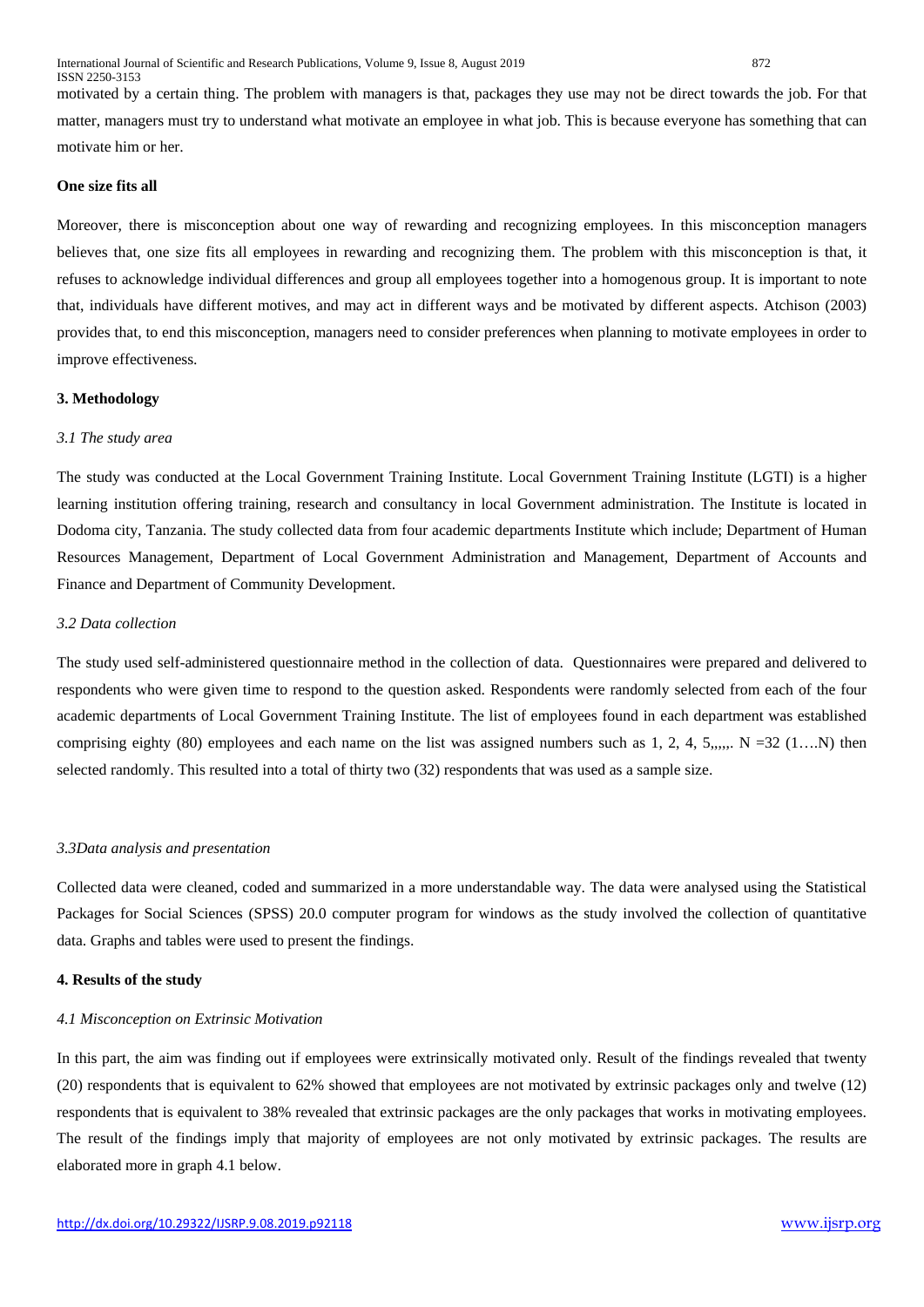

#### Source: Field Data (2019)

#### *4.2 Misconception on Intrinsic Motivation*

This part aimed to find out as to whether intrinsic motivation was the only source of motivating employees in the organization. The result of the findings revealed that twenty four (24) respondents that is equivalent 75% provided that intrinsic motivation was not the only source of motivating employees in the organization and eight (8) respondents that is equivalent to 25% revealed that intrinsic motivation was the only way of motivating employees in the organization. Thus, the result implies that, intrinsic motivation cannot be considered as the only source of motivation to employees therefore lacking complete relationship between employees motivation and intrinsic packages as graph 4.2 provides below.



#### Source: Field Data (2019)

#### *4.3 Whether Money is the only source of motivation*

The aim of this part was to find out whether money was the only source of motivating employees in organizations. Respondents were asked to rate if money was the only way of motivating employees. The result of the findings revealed that twenty one (21) respondents that is equivalent to 66% provided that money was not the only source of motivating employees in organizations and eleven (11) respondents that is equivalent to 34% revealed that money was the only source of motivating employees in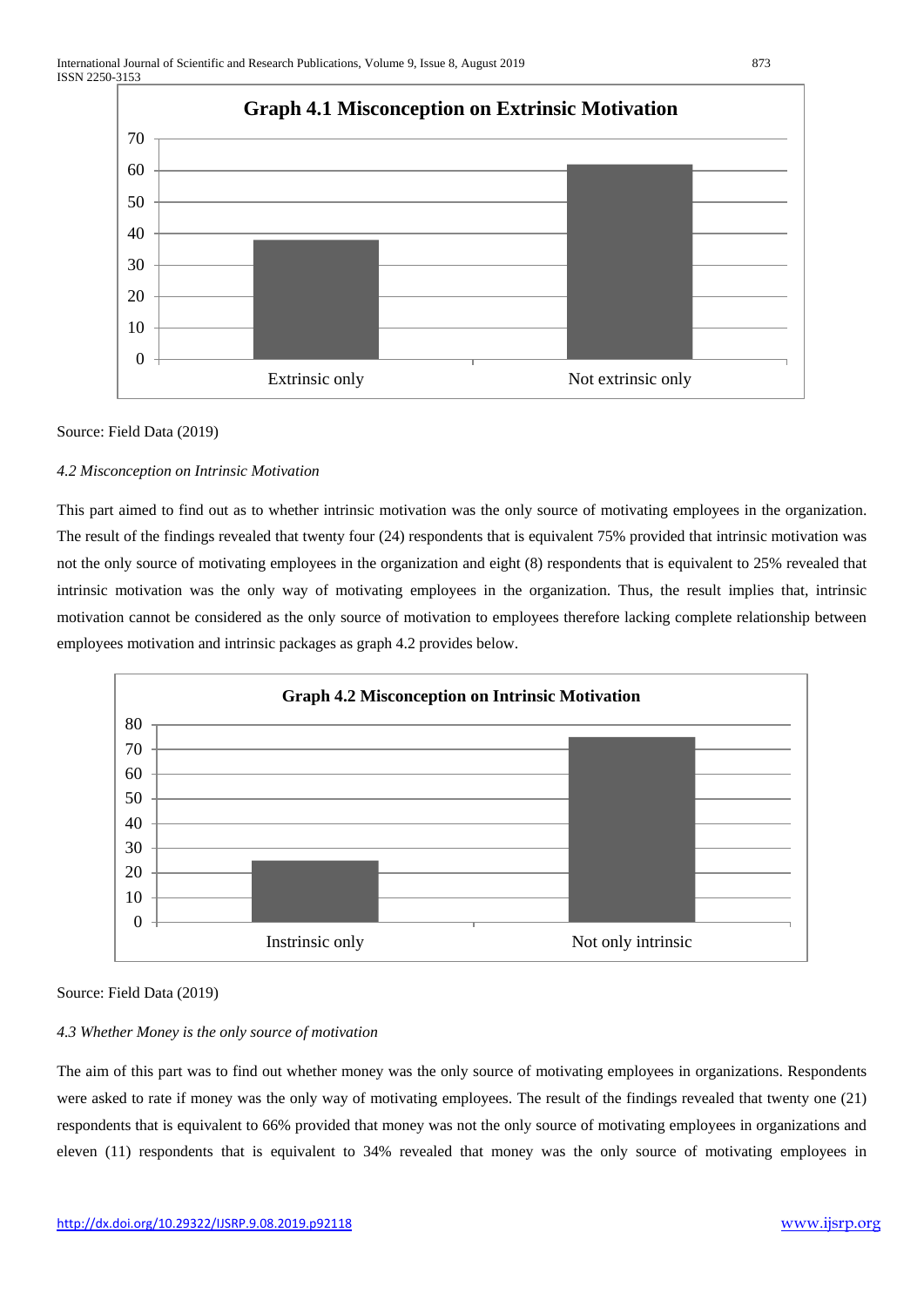International Journal of Scientific and Research Publications, Volume 9, Issue 8, August 2019 874 ISSN 2250-3153

organizations below. In this aspect, the result of the findings reveals that money is not the only considerate force of motivating

employees in organizations as graph 4.3 shows.



# Source: Field Data (2019)

However, respondents were asked to mention the other ways of motivating employees apart from money that they knew. Most of respondents mentioned recognition, achievement, involvement in organization decision making, organization dinner, shaking hands with supervisors, career advancement, employee's birthday, employee appreciation day, employment milestone, project achievement and organization's anniversary as other ways that can be used to motivate employees in organizations.

# *4.4 Whether there are employees who are not motivated at all*

In this misconception, the aim was to find out if there are employees who are not motivated at all. The results of the findings revealed that thirty (30) respondents that is equivalent to 94% provided that it is not true that there are employees who are not motivated at all and two (2) respondents that is equivalent to 6% provided that they were not aware as if there were employees who are not motivated at all. The results of the findings imply that almost all employees are motivated by a certain package as table 4.4 provides below.

| Whether there are employees who not Motivated at all | <b>Respondents</b> | Percentage $(\% )$ |
|------------------------------------------------------|--------------------|--------------------|
| Not true                                             | 30                 | 94%                |
| Not aware                                            | $\gamma$           | 6%                 |
| Total                                                | 32                 | 100%               |

# **Table 4.4 Whether there are employees who are not motivated at all**

Source: Field Data (2019)

# *4.5 Misconception on if all employees can be motivated by a single package (one size fit all)*

<http://dx.doi.org/10.29322/IJSRP.9.08.2019.p92118> [www.ijsrp.org](http://ijsrp.org/) The study aimed to find out as to whether all employees can be motivated by a single package. The results of the findings revealed that twenty six (26) respondents which is equivalent to 81% did not agree the fact that single package can motivate all employees compared to six (6) respondents that is equivalent to 19% who agreed that all employees can be motivated by a single package. The result of the findings implies that all employees cannot be motivated by a single package as table 4.5 shows below.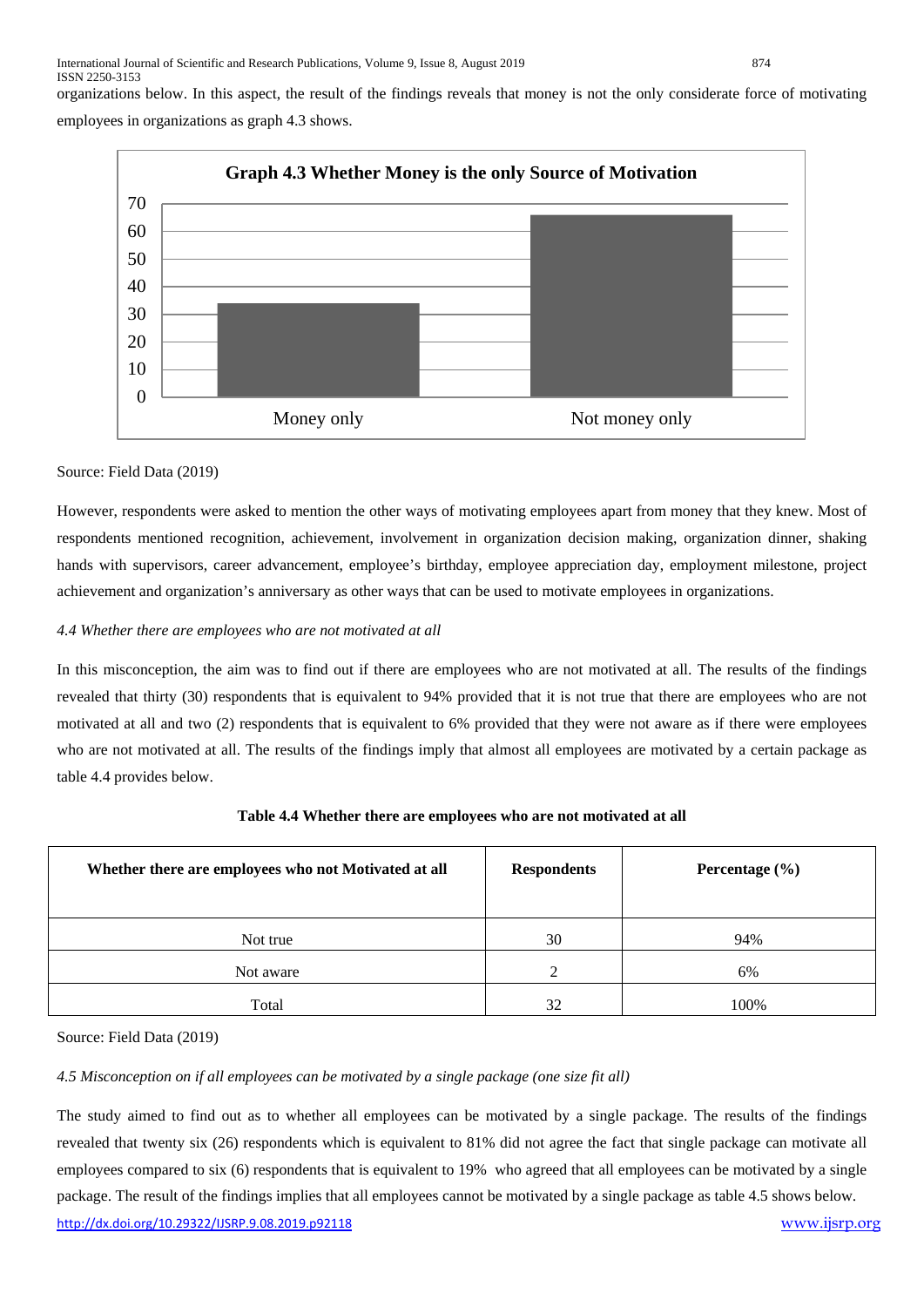| If all employees can be motivated by a single package | <b>Respondents</b> | Percentage |
|-------------------------------------------------------|--------------------|------------|
| Agree                                                 | 6                  | 19%        |
| Not agree                                             | 26                 | 81%        |
| Total                                                 | 32                 | 100%       |

#### **Table 4.2 Misconception on if all employees can be motivated by a single package**

Source: Field Data (2019)

#### **5. Discussion of the findings**

The discussion is centered on the results of the findings revealed above as far as misconceptions on motivation are concerned. The discussion aimed at correcting the following misconceptions; (a) whether employees are intrinsically or extrinsically motivated (b) if money is the only source of motivating employees (c) whether if there are employees who are not motivated at all and (d) if a single package can motivate all employees.

# *(a) Whether employees are intrinsically or extrinsically motivated*

Management scholars have been in a big discussion on whether employees are intrinsically or extrinsically motivated. Some believes that intrinsic motivation is the only way that managers should focus to practice in motivating its workforce while others believe that extrinsic motivation including good salary, contingency pay, employees benefits are the main source of motivation. In this aspect, organizational managers have been focusing on what they believe on their side intrinsically or extrinsically to motivate employees.

Believers of intrinsic motivation praise that inner drivers will lead to motivation of employees and therefore they just focus on internal motivation. The result of the findings shows that 75% of respondents provided that, intrinsic motivation is not the only source of motivating employees. In other words, believing that only internal factors will lead to motivation is the wrong conception as far as motivation is concerned. That is to say, internal drivers such as recognition, appreciation, achievement or increased job responsibility cannot be relied upon as the only way of motivating employees in the organization.

The result of the findings is supported by Koontz (1980) who opine that, motivation is a general term applying to the entire class of drives, desires, needs, wishes and similar forces. The entire class of drives and other sources implies other sources than intrinsic forces.

Again, the study shows that, 62% of respondents provided that extrinsic motivation factors cannot be regarded as the only source of motivating employees in the organization. The extrinsic factors can include salary, company policies, leadership style and other contingent pays. That being the case, praising that the mentioned factors above and the related ones are the only factors that motivates employees is the wrong conception when relying to the study findings. That is to say, not all employees in the organization will be motivated by extrinsic forces because there are those who are intrinsically motivated.

The result of the findings is also supported by Morse (2003) who concluded that there is bias in extrinsic motivation hence such packages cannot be considered as main aspect for motivating employees. Again, Herzberg in his Two Factor Theory (2003) rated extrinsic factors that their presence does not motivate because it yields to dissatisfaction though their absence may dissatisfy employees.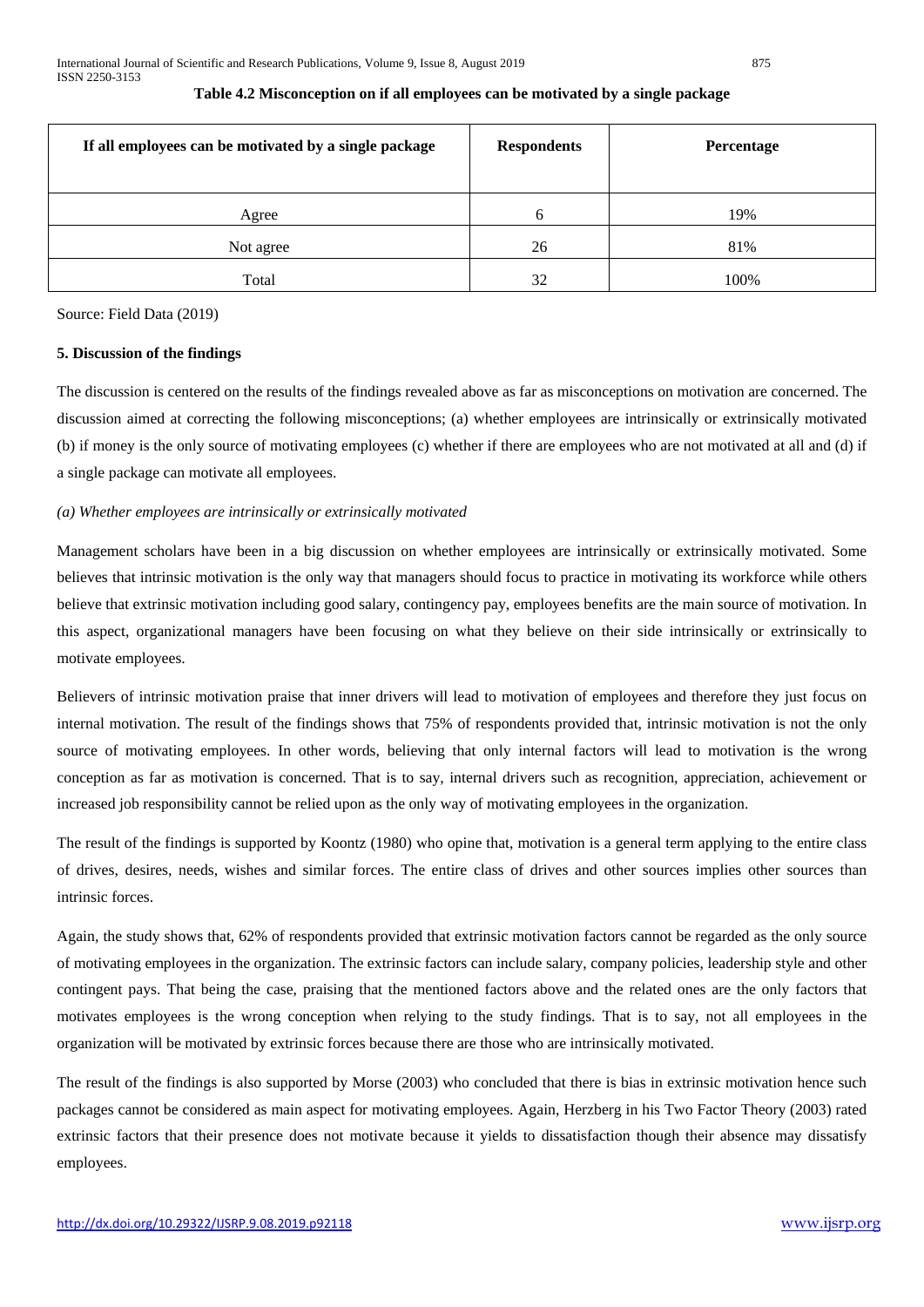In this aspect, relying only on intrinsic or extrinsic sources of motivation may jeopardize the achievement of motivation aims. Internal and external sources of motivation should run concurrently. They must be practiced at the same time if managers are to motivate employees fairly and equitably. Relying on one source can motivate some employees and demotivate others who do not believe in the particular source. Management practitioners need to consider using both sources in motivating employees in order to achieve organizational pre-determined objectives. However, despite the fact that both intrinsic and extrinsic sources must be used to motivate employees, managers must be keen to understand which source motivates who.

### *(b) If money is the only means of motivating employees*

Believers of this misconception provide that, money is the soul of motivating employees in the organization. They believe that, employees are motivated by cash more than anything else. They praise attractive salary, financial benefits and contingent pays. That is to say they find and design any financial means to motivate employees.

However, the result of the findings revealed that 66% of respondents rated that money was not the only way of motivating employees in the organization. This entails that, not all employees can be motivated by money. Most organizations today are focusing on attracting, retaining and motivating employees using attractive financial packages however; submitting that money will motivate all employees is the wrong conception. The argument is supported by Hay Group studies (1999) who provided that employees used in their study mentioned pay (money) in the ten least motivating factors. Some employees are motivated by nonfinancial means such as recognition, shaking hands with supervisors, career advancement, employee's birthday, employee appreciation day, employment milestone, project achievement and organization's anniversary as respondents provided in this study.

Furthermore, submitting that money is the only means of motivating employees for better organizational performance is the wrong conception as some organization scholars believes that money does not motivate but their absence dissatisfies employees. Herzberg (2003) in his Two Factor Theory listed salary in a group of factors that does not satisfy employees in organization.

That being the case, money can motivate some employees in the organization but must not be relied as the only way of motivation. Therefore Managers need to rethink about how they treat money as the means of motivating employees.

# *(c) Whether if there are employees who are not motivated at all*

Misconception on whether some employees are never motivated at all has been proven against by the results of the findings which have provided that each employee is motivated by a certain package. Large number of respondents in this study identified that each employee is motivated to a certain package. The results of the findings showed that 94% of respondents revealed so; this is supported by Manion (2005) who believes that, everyone is motivated by something.

The challenging task to managers is to identify each employee is motivated by what package. In this aspect, the study has resolved this misconception by proving that each employee is motivated by a certain package and therefore it is significant for managers to investigate what package motivate who for the aim of improving organizational productivity.

#### *(d) Whether all employees are motivated by a single package*

The result of the findings revealed that believing one size fits all is a wrong conception when it comes to employees' motivation as 81% of the respondents used in this study submitted that, single package cannot motivate all employees. The result is supported by Atchison (2003) who opines for managers to have a plan on motivating employees rather than focusing on as single package believing that it will yield to motivation for all.